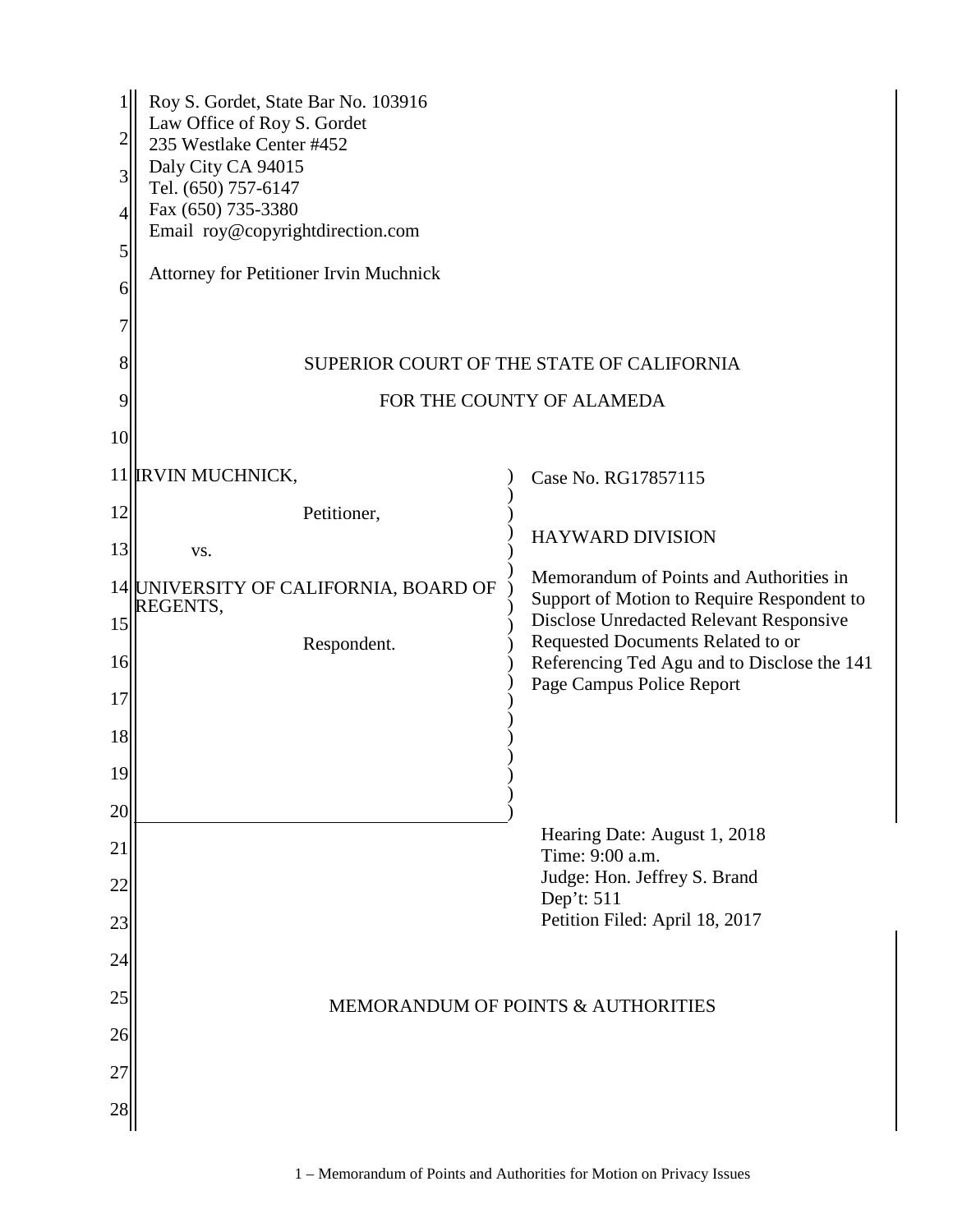|                | <b>TABLE OF CONTENTS</b>                                                                                                                                                               |
|----------------|----------------------------------------------------------------------------------------------------------------------------------------------------------------------------------------|
| $\overline{c}$ | I. Introduction and Purpose of This Motion                                                                                                                                             |
| 3<br>4         | II. Respondent Has Failed to Embrace Its Statutory Obligation to Collaborate with Petitioner to<br>Open Respondent's Records that Are Not Exempted and Has Instead Sought to Obfuscate |
| 5              | A. Exhibit 1 (Issues Index) Seeks Clarification of Respondent's Contentions without<br>`Overlap                                                                                        |
| 6              | B. Purpose of CPRA and the Applicable Burden of Proof Strongly Favor Petitioner                                                                                                        |
| 7              | C. Respondent Has the Burden to Demonstrate that Segregability Is Not Practicable                                                                                                      |
| 8<br>9         | D. Respondent's Shifting Grounds for Withholding or Disclosing the Agu Documents                                                                                                       |
| 10             | E. Respondent Never Admits in its Pleadings that a Deceased Student Has No FERPA<br>Rights, but Admits It to the Agu Family                                                            |
| 11             | III. A Student's Privacy Rights Do Not Survive Past Death                                                                                                                              |
| 12<br>13       | IV. General Principles of the Tort of Invasion of Privacy in California                                                                                                                |
| 14             | V. Respondent's Reliance on the Catch-all Provision of Section 6255 Has Boundaries Set by the<br><b>Required Balancing Test</b>                                                        |
| 15<br>16       | VI. The Constitutional Right to Privacy Also Requires a Thorough Balancing Test Demonstrating<br>Serious Privacy Rights to Be Protected Greater than the Investigative Purposes        |
| 17             | VII. The 141 Page Campus Police Report Must Be Disclosed Without Delay                                                                                                                 |
| 18             | VIII. Agu Settlement Agreement Should Have Been Disclosed Earlier Along with Any Related<br>Documents                                                                                  |
| 19<br>20       | IX. Conclusion                                                                                                                                                                         |
| 21             |                                                                                                                                                                                        |
| 22             |                                                                                                                                                                                        |
| 23             |                                                                                                                                                                                        |
| 24             |                                                                                                                                                                                        |
| 25             |                                                                                                                                                                                        |
| 26             |                                                                                                                                                                                        |
| 27             |                                                                                                                                                                                        |
| 28             |                                                                                                                                                                                        |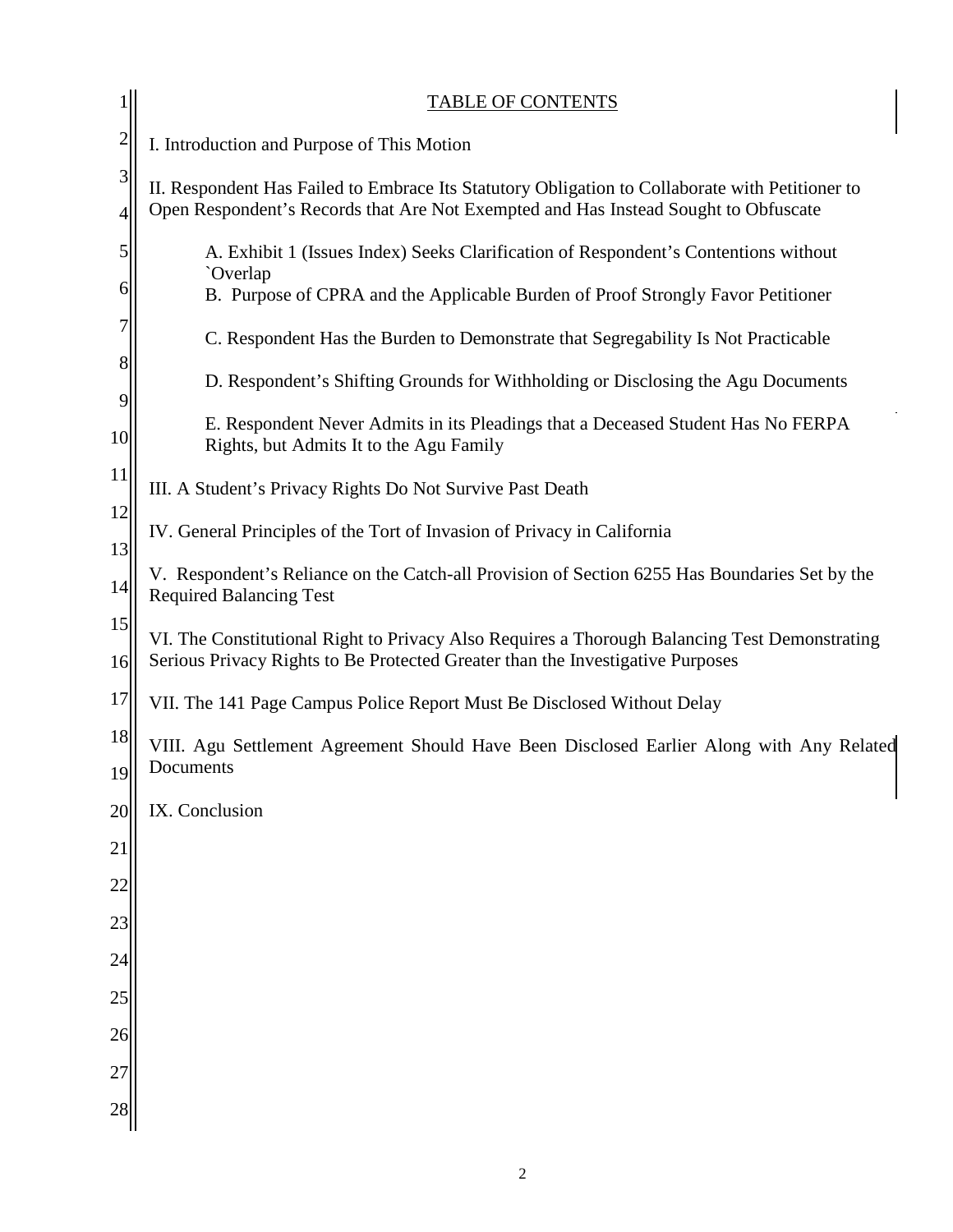|                | <b>TABLE OF CASES</b>                                                                             |
|----------------|---------------------------------------------------------------------------------------------------|
| $\overline{c}$ | Bernardi v. County of Monterey (2008) 167 Cal.App.4th 1379,                                       |
| 3              | BRV, Inc. v. Superior Court (2006) 143 Cal.App.4th 742,                                           |
| $\overline{4}$ | Catsouras v. Department of California Highway Patrol, (2010) 181 Cal App 4th 856                  |
| 5              | City of Los Angeles v. Axelrad, (1996) 41 Cal App. 4th 1083:                                      |
| 6              | County of Santa Clara v. Superior Court, (2009) 170 Cal App4th 1301                               |
| 8              | Daniel S. v. Bd. of Ed. of York Community High School, 152 F. Supp. 2d 949 (N.D. Ill. 2001)       |
| 9              | DeFeo v. McAboy, 260 F. Supp. 2d 790 (E.D. Mo. 2003)                                              |
| 10             | Dixon v. Superior Court (2009) 170 Cal.App.4th 1271,                                              |
| 11             | Flynn v. Higham (1983) 139 Cal App 3d 677                                                         |
| 12             | Hendrickson v. California Newspapers, Inc. (1975) 48 Cal.App.3d 59                                |
| 13<br>14       | Hill v. National Collegiate Athletic Assn. (1994) 7 Cal. 4th 1                                    |
| 15             | International Federation of Professional and Technical Engineers v. Superior Court, (2007) 42 Cal |
| 16             | 4th 219                                                                                           |
| 17             | Kelly v. Johnson Publishing Co. (1958) 160 Cal App.2d 718                                         |
| 18             | Labor & Workforce Development Agency v. Superior Court (2018) 19 Cal.App.5th 12                   |
| 19             | Los Angeles County Board of Supervisor v. Superior Court, (2016) 2 Cal 5th 282                    |
| 20             | Rains v. Belshe, (1995) 32 Cal App. 4th 157                                                       |
| 21<br>22       | Register Div. of Freedom Newspapers, Inc. v. County of Orange (1984) 158 Cal.App.3d 893           |
| 23             | Shulman v. Group W Productions, Inc. (1998) 18 Cal.4th 200                                        |
| 24             | State Bd. of Equalization v. Superior Court, supra, 10 Cal. App. 4th 1177                         |
| 25             |                                                                                                   |
| 26             |                                                                                                   |
| 27             |                                                                                                   |
| 28             |                                                                                                   |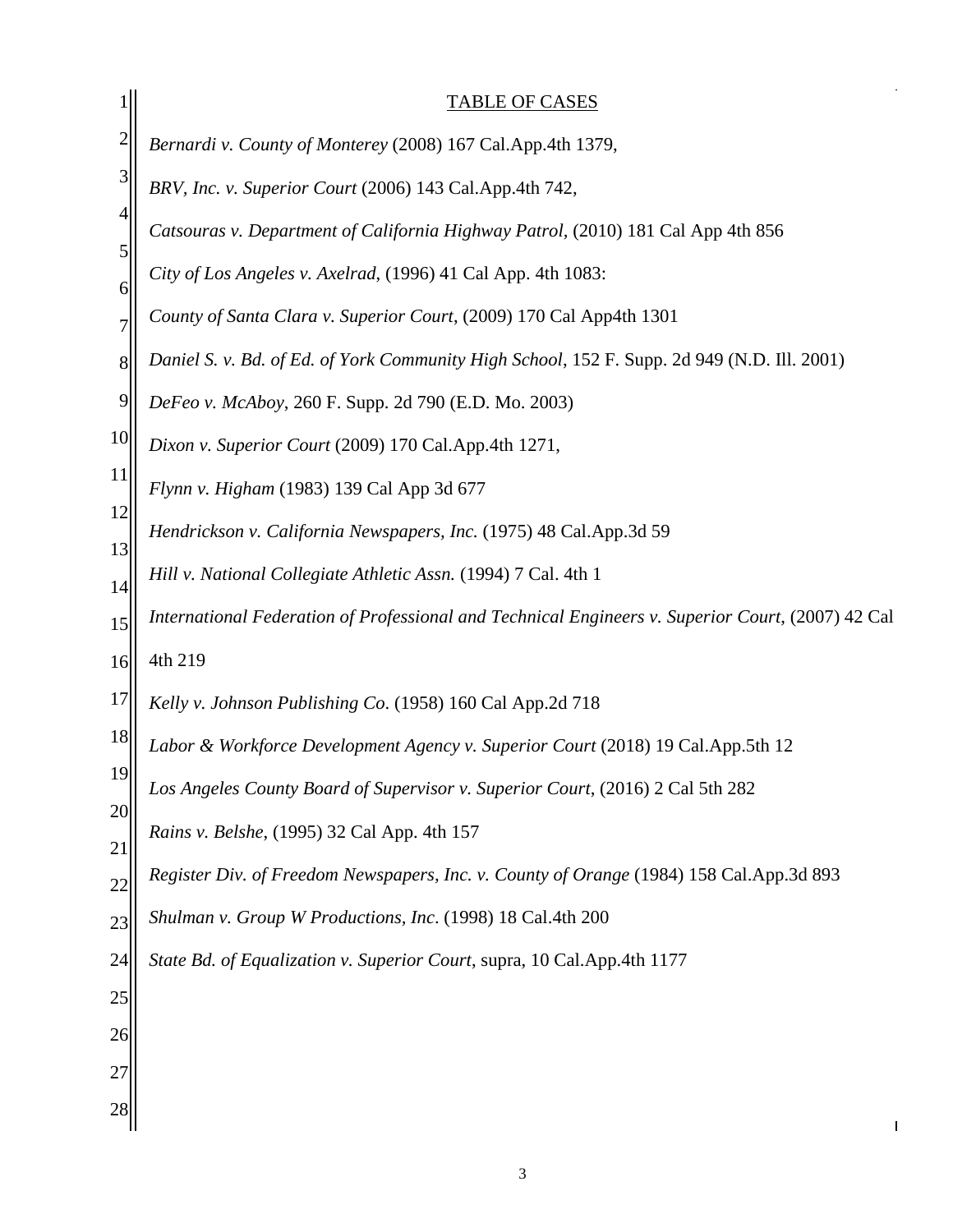## 1 I. Introduction and Purpose of this Motion

2 8 9 The Court issued a Tentative Ruling in advance of the April 26, 2018 hearing on a motion concerning whether Respondent has an obligation to prepare a Vaughn Index of those documents that Respondent is withholding in response to Petitioner's primary Public Records Act request concerning documents surrounding the death of Ted Agu, documents surrounding an altercation between two football players, and "...any documents with a general review of the strength and conditioning program for Cal football players." (quoting from Petitioner's original CPRA request, not from the Court's Tentative Ruling.)

10 11 12 13 14 15 16 17 18 Flowing from that initial Tentative Ruling, the Court has since issued an amended Tentative Ruling in which the Court endorsed 19 categories that the Court and the parties expect will help to focus Respondent in disclosing relevant and meaningful documents, and will also allow Respondent to promptly produce a meaningful and comprehensive Vaughn Index covering those non-FERPA protected documents in Respondent's possession, this despite the fact that the Tentative Ruling held that FERPA provides Respondent cover from referencing certain documents that may or may not be in its possession. (Petitioner still disagrees that FERPA prevents inclusion on a Vaughn Index of even those documents justifiably exempt under FERPA.)

19 20 21 22 23 24 25 26 Following on the Tentative Ruling, with the newly articulated categories, Respondent has agreed to produce documents in its possession on a rolling basis as they become known to Respondent that are not exempted by FERPA or exempted on other grounds. At some point, it is presumed, even if the Court does not reconsider its ruling on the breadth of FERPA as it relates to information to be disclosed by a Vaughn Index, as to documents being withheld by Respondent on grounds other than FERPA, Respondent will produce a comprehensive Vaughn Index, although that is not the subject of this instant Motion.

27

3

4

5

6

7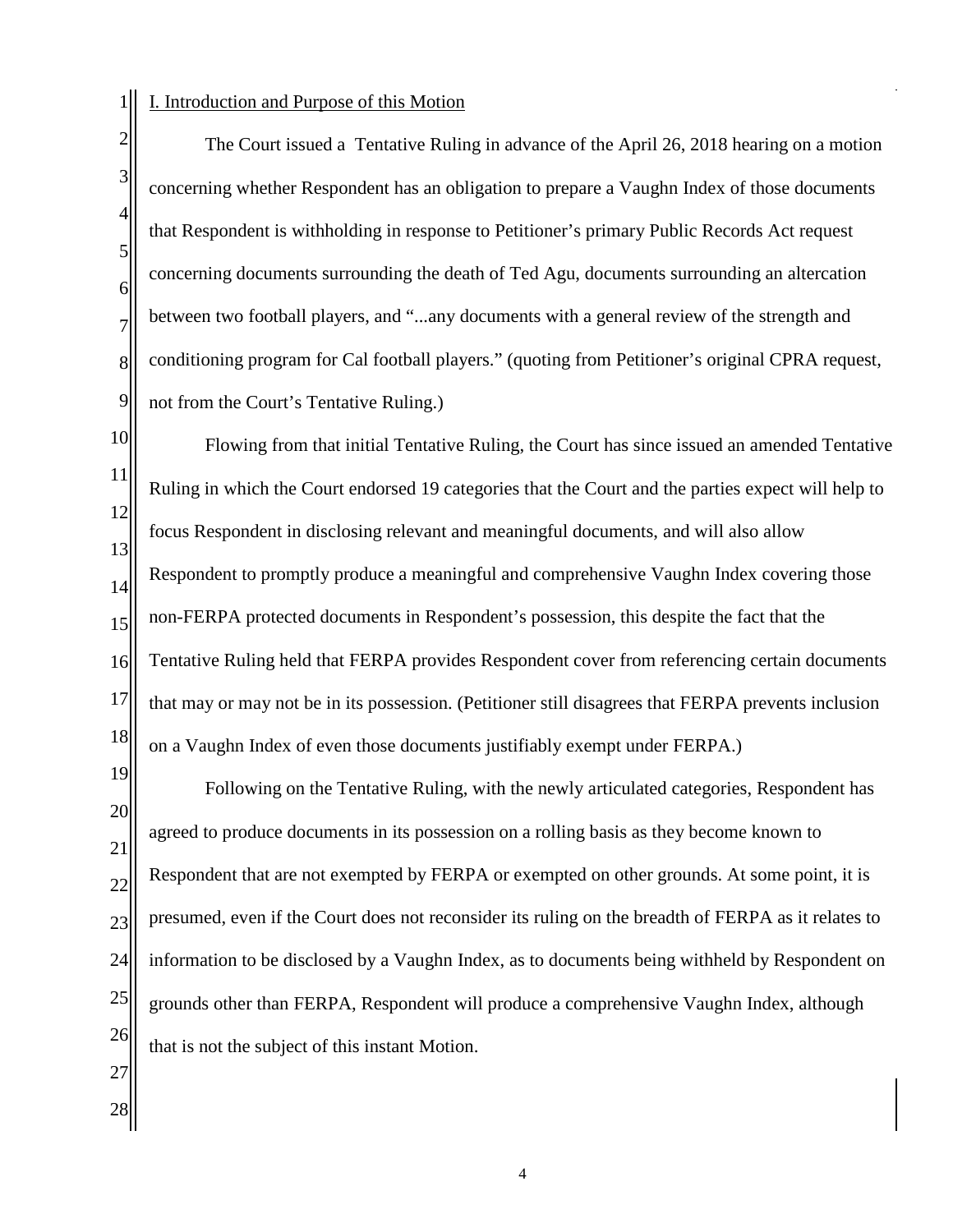| $\mathbf{1}$                       | Rather, the purpose of this instant Motion is based on the Court's invitation to either party to "file a                                                                               |
|------------------------------------|----------------------------------------------------------------------------------------------------------------------------------------------------------------------------------------|
| $\overline{2}$                     | preliminary motion on the legal issues of whether FERPA and the student's right to privacy                                                                                             |
| $\vert 3 \vert$                    | survives a student's death and the related issues of whether the surviving parents have rights under                                                                                   |
| $\vert 4 \vert$<br>$\vert 5 \vert$ | FERPA, whether they can assert their child's privacy interests and whether they have their own                                                                                         |
| $6 \mid$                           | privacy interests." The Tentative Ruling also questioned why these privacy issues related to Ted                                                                                       |
| $\overline{7}$                     | Agu continued to be in dispute in light of the authorization obtained from the Regents from the Agu                                                                                    |
| 8                                  | family to disclose these documents. (See Exhibit 3 - Email thread between Michael Goldstein and                                                                                        |
| $\overline{9}$                     | Agu family lawyers)                                                                                                                                                                    |
| 10                                 | This Motion addresses these privacy issues. This Motion also accepts the Court's assent in                                                                                             |
| 11                                 | open Court to Petitioner's desire to address in this Motion a related question: whether a 141-page                                                                                     |
| 12<br>13                           | campus police report related to the death of Ted Agu should be immediately disclosed without                                                                                           |
| 14                                 | redaction to Petitioner, or alternatively, with redaction if Respondent can so justify.                                                                                                |
| 15                                 | II. Respondent Has Failed to Embrace Its Statutory Obligation to Collaborate with Petitioner to<br>Open Respondent's Records that Are Not Exempted and Has Instead Sought to Obfuscate |
| 16<br>17                           | A. Exhibit 1 (Issues Index) Seeks Clarification of Respondent's Contentions without<br>Overlap                                                                                         |
| 18                                 | There is a disturbing pattern of conduct by Respondent of interspersing subdued facts and theories                                                                                     |
| 19                                 | that spill over into what should be straightforward issues amenable to decision by the Court. As the                                                                                   |
| 20<br>21                           | clearest example of this, as explained below, we have the issue of the belated request to the Agu                                                                                      |
| 22                                 | family for authorization to have documents released by Respondent. In conjunction with this instant                                                                                    |
| 23                                 | Motion and the Status Conference Hearing, both to be heard on August 1, 2018, Petitioner has set                                                                                       |
| 24                                 | forth those important issues that Respondent should address in advance of that hearing as appear in                                                                                    |
| 25                                 | the Issues Index submitted as Exhibit 1 to this Motion. Respondent can promote efficiency in this                                                                                      |
| 26                                 | collaborative process by addressing and providing forthright answers to those issues set out in                                                                                        |
| 27<br>28                           |                                                                                                                                                                                        |
|                                    |                                                                                                                                                                                        |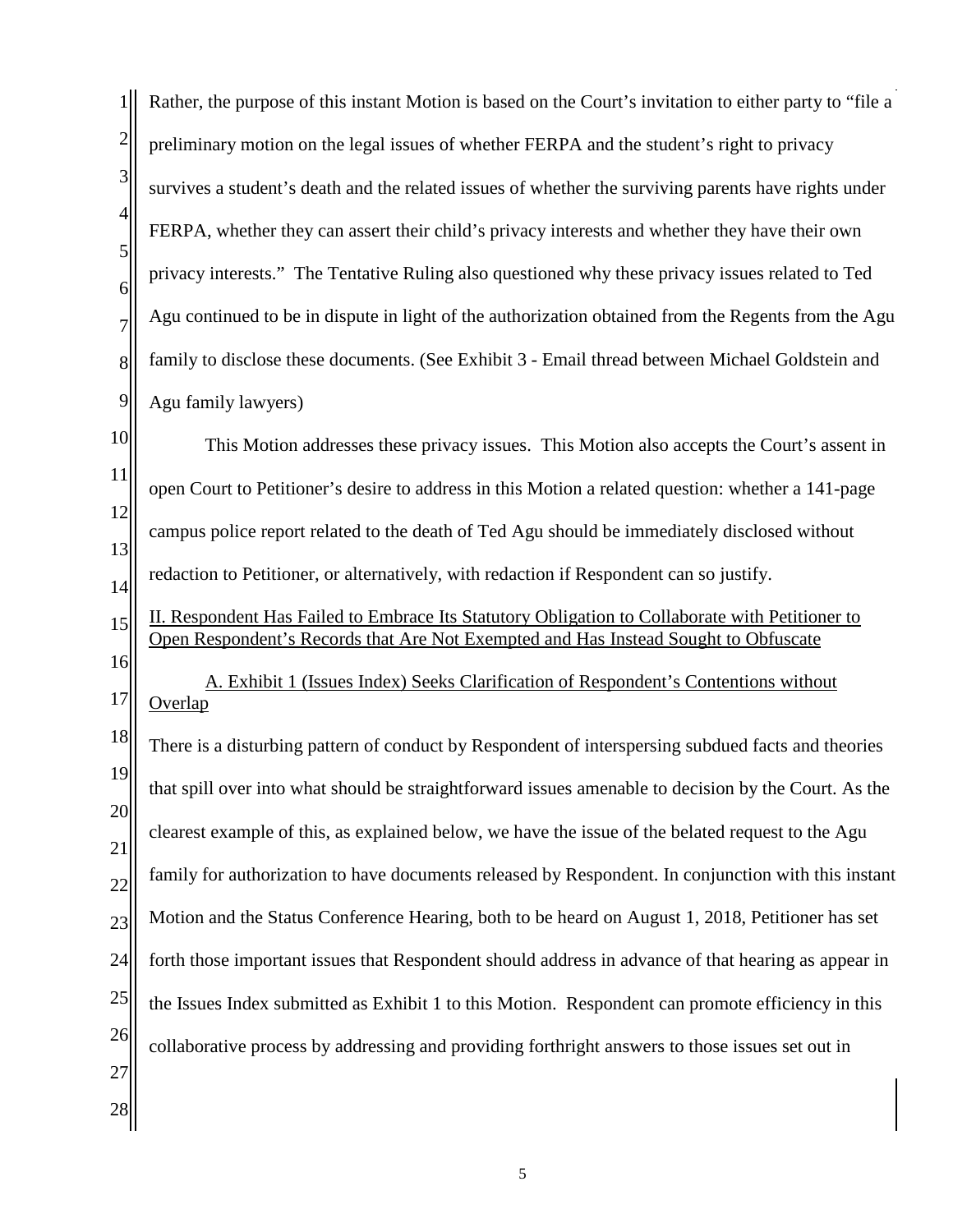1 Exhibit 1. The Court should order responses if Respondent declines to respond substantively in its 2 Response to this Motion.

| $\mathfrak{Z}$             | B. Purpose of CPRA and the Applicable Burden of Proof Strongly Favor Petitioner                                                                                                                                                                                                                                                                                                                                                                                                                                                                                                                                                                  |
|----------------------------|--------------------------------------------------------------------------------------------------------------------------------------------------------------------------------------------------------------------------------------------------------------------------------------------------------------------------------------------------------------------------------------------------------------------------------------------------------------------------------------------------------------------------------------------------------------------------------------------------------------------------------------------------|
| 4<br>$\sqrt{5}$            | It bears repeating that, as stated in <i>County of Santa Clara v. Superior Court</i> , (2009) 170 Cal                                                                                                                                                                                                                                                                                                                                                                                                                                                                                                                                            |
| 6                          | App 4th 1301, 1319 (internal quotation marks omitted):                                                                                                                                                                                                                                                                                                                                                                                                                                                                                                                                                                                           |
| 7                          | "The CPRA was enacted for the purpose of increasing freedom of information by giving members                                                                                                                                                                                                                                                                                                                                                                                                                                                                                                                                                     |
| 8                          | of the public access to information in the possession of public agencies. [citation] Legislative policy                                                                                                                                                                                                                                                                                                                                                                                                                                                                                                                                          |
| 9                          | favors disclosure. [citation] All public records are subject to disclosure unless the Public Records                                                                                                                                                                                                                                                                                                                                                                                                                                                                                                                                             |
| 10                         | Act expressly provides otherwise. [citation]"                                                                                                                                                                                                                                                                                                                                                                                                                                                                                                                                                                                                    |
| 11                         | It has further been held that "[t]he CPRA embodies a strong policy in favor of disclosure of public                                                                                                                                                                                                                                                                                                                                                                                                                                                                                                                                              |
| 12                         | records. " (Bernardi v. County of Monterey (2008) 167 Cal.App.4th 1379, 1392-1393.)                                                                                                                                                                                                                                                                                                                                                                                                                                                                                                                                                              |
| 13<br>14                   | Disclosure of public records is the default, nondisclosure is defensible only if the records "come                                                                                                                                                                                                                                                                                                                                                                                                                                                                                                                                               |
| 15                         | within a specific disclosure exemption," and these exemptions "are construed narrowly." (Dixon v.                                                                                                                                                                                                                                                                                                                                                                                                                                                                                                                                                |
| 16                         | Superior Court (2009) 170 Cal.App.4th 1271, 1275.) "All public records are subject to disclosure                                                                                                                                                                                                                                                                                                                                                                                                                                                                                                                                                 |
| 17                         | unless the Public Records Act expressly provides otherwise." (BRV, Inc. v. Superior Court (2006)                                                                                                                                                                                                                                                                                                                                                                                                                                                                                                                                                 |
| 18                         | 143 Cal.App.4th 742, 751)                                                                                                                                                                                                                                                                                                                                                                                                                                                                                                                                                                                                                        |
| 19<br>20<br>21<br>22<br>23 | If the records sought pertain to the conduct of the people's business there is a public interest in<br>disclosure. The weight of that interest is proportionate to the gravity of governmental tasks sought<br>to be illuminated and the directness with which the disclosure will serve to illuminate. [citation])<br>The existence and weight of this public interest are conclusions derived from the nature of the<br>information. [citation]) As this court put it, the issue is whether disclosure would contribute<br>significantly to public understanding of government activities. [citation]<br>County of Santa Clara, supra, at 1324 |
| 24                         | C. Respondent Has the Burden to Demonstrate that Segregability Is Not Practicable                                                                                                                                                                                                                                                                                                                                                                                                                                                                                                                                                                |
| 25                         | As Petitioner pointed out in its Response to the Protective Order re Vaughn Index, CPRA holds that                                                                                                                                                                                                                                                                                                                                                                                                                                                                                                                                               |
| 26                         | if only part of a record is exempt, the agency is required to produce the remainder, if segregable. (§                                                                                                                                                                                                                                                                                                                                                                                                                                                                                                                                           |
| 27<br>28                   | 6253, subd. (a) and 6257) In other words, "the fact that a public record may contain some                                                                                                                                                                                                                                                                                                                                                                                                                                                                                                                                                        |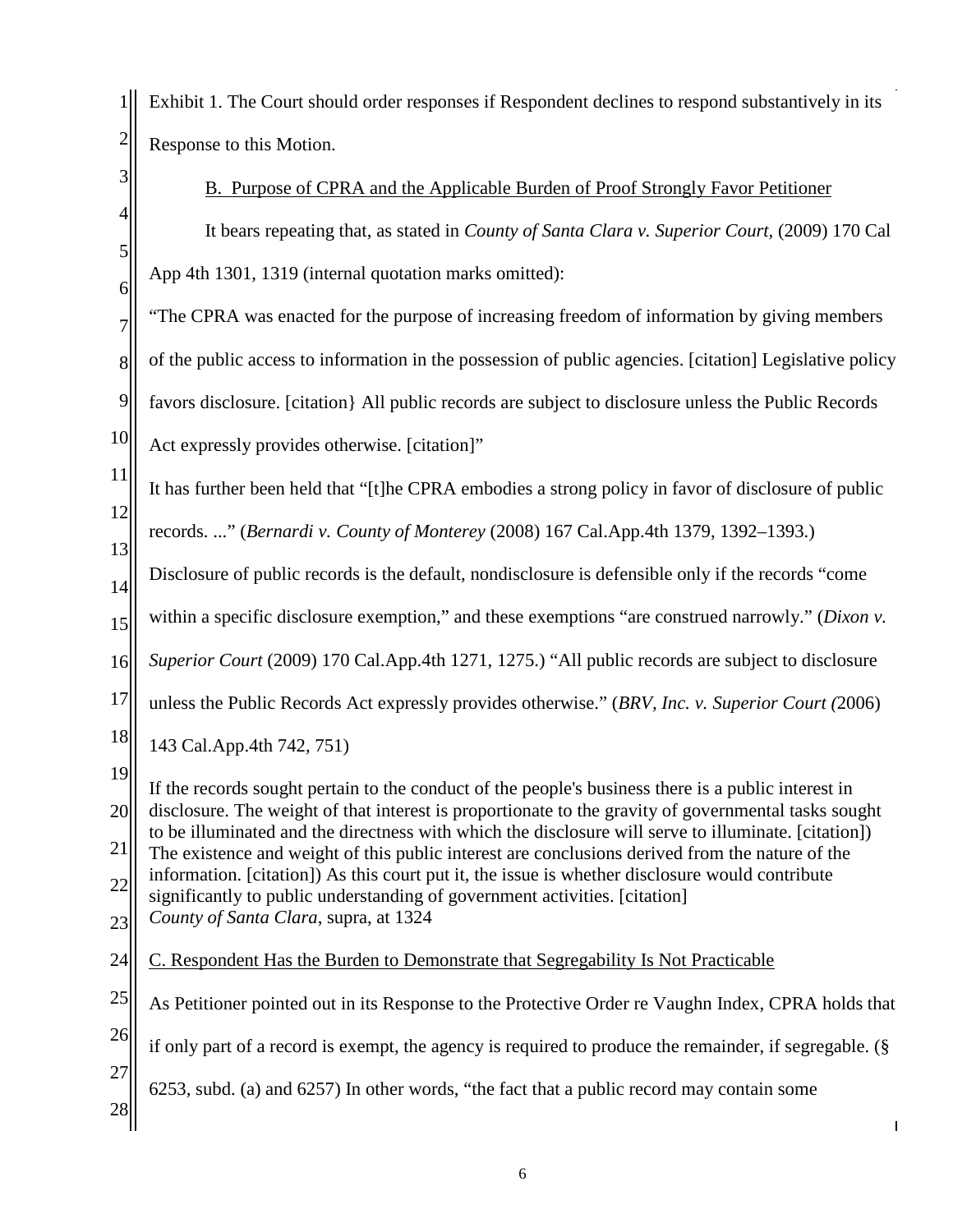1 2 confidential information does not justify withholding the entire document." *State Bd. of Equalization v. Superior Court,* (1992) Cal.App. 4th 1177, 1187.

3 4 5 6 7 8 9 10 11 Moreover, as noted below in Section V, with particular reference to Government Code Section 6255(a), agencies have been held to the standard of showing an "overbalance" of confidentiality in their favor when claiming that a privacy exemption should apply. Notwithstanding, somehow it has fallen to Petitioner to file this instant Motion to force the required disclosures. Although Petitioner has accepted the call to file this instant Motion, Respondent has the burden to justify each of its excuses and claimed exemptions for withholding documents under whatever theory Respondent has previously asserted or will plop on the table in a revised form or in a completely new form when responding to this instant Motion.

12

13

D. Respondent's Shifting Grounds for Withholding or Disclosing the Agu Documents

14 15 16 17 18 19 20 21 22 23 24 25 26 27 Respondent has famously claimed that merely disclosing the number of documents referring to a student is prohibited by FERPA. It is unclear whether Respondent similarly claims that disclosing the number of documents would also violate a student's privacy rights. Thus, it is unclear whether there exist Agu documents, to use a short hand reference, that Respondent will claim must be withheld based on the catch-all provisions of Government Code Section 6255, which Respondent relied on in its Motion for Protective Order re Vaughn Index but had no meaningful discussion of the applicable balancing test for asserting privacy rights. Both Government Code Sections 6254 and 6255, as well as the Constitutional right to privacy, entail a public interest balancing test analysis that was referred to glancingly without a meaningful discussion applying the balancing test to the facts of this case. Nor was there any meaningful discussion of a balancing test on the part of Respondent in the Joint Report submitted to the Court on May 11, 2018. E. Respondent Never Admits in its Pleadings that a Deceased Student Has No FERPA Rights, but Admits It to the Agu Family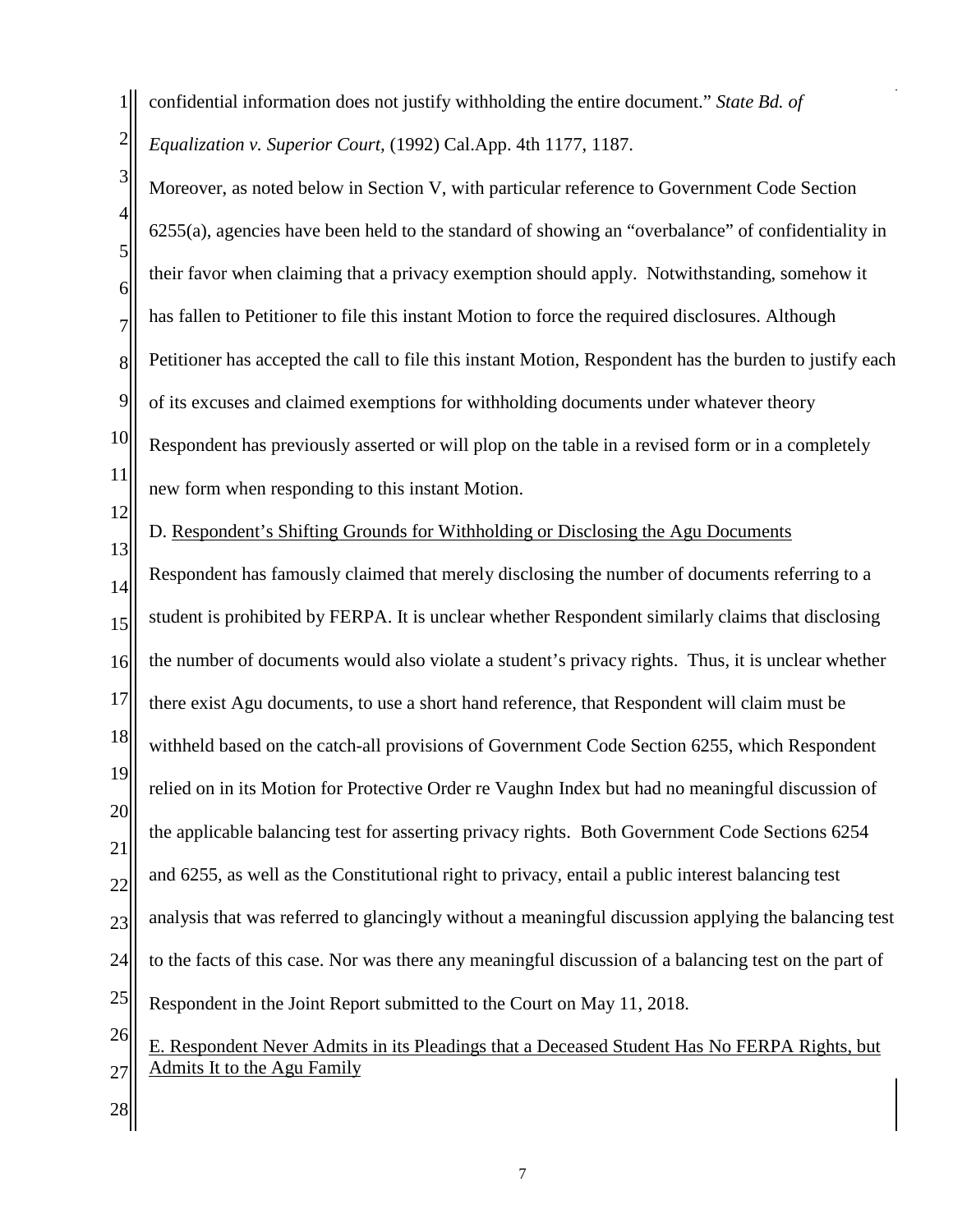1 2 3 4 5 6 7 8 9 10 11 12 13 14 15 16 17 18 19 20 21 22 23 24 25 26 27 28 Lest it be thought that the avoidance of a real examination of the facts of this case applied in a balancing test was not intentional, submitted as Exhibit 3 is the email thread of Respondent's counsel with the Agu family lawyers seeking "authorization" to disclose certain documents to Petitioner. Respondent stated therein: "In our view, FERPA and privacy rights are no longer available to us as exemptions, in light of his death. We are left with a public interest balancing test argument (under section 6255)." Granted, prior to the Motion for Protective Order re Vaughn Index, Respondent produced (mostly inconsequential and repetitive) Agu documents consisting of email messages with attachments, and also led Petitioner to believe that the documents were being disclosed solely because permission had been obtained. It is unclear and subject to speculation why at that juncture Respondent decided to seek authorization from the Agu family, rather than seeking that authorization immediately after receiving Petitioner's original PRA request. But the most telltale revelation is the fact that Respondent never voluntarily offered in its Motion for Protective Order that Respondent admits, as it must, that FERPA protections do not apply to a deceased student. Thus, at a minimum, all of Respondent's arguments concerning why FERPA bars any disclosure about even the number of documents concerning Agu have no basis under the facts as they relate to any Agu documents since Petitioner first conveyed his CPRA requests. It is conceded that Respondent still retained the ability to make its FERPA arguments as to the other living students who may be mentioned or referenced, but, at least as to Agu, the holding of *Labor & Workforce Development Agency v. Superior Court* (2018) 19 Cal.App.5th 12, 25-26 (hereinafter "*Labor & Workforce*") on "deliberative process" privilege has no applicability; at a minimum, Respondent should have conceded that as to documents concerning Agu that do not reference other students, with no FERPA restriction, Respondent was not barred from either disclosing the documents, or, at a minimum, preparing a Vaughn Index. There is no reason to believe, and Respondent never argued, that the *Labor & Workforce* holding that Respondent contends prevents

8

 $\overline{1}$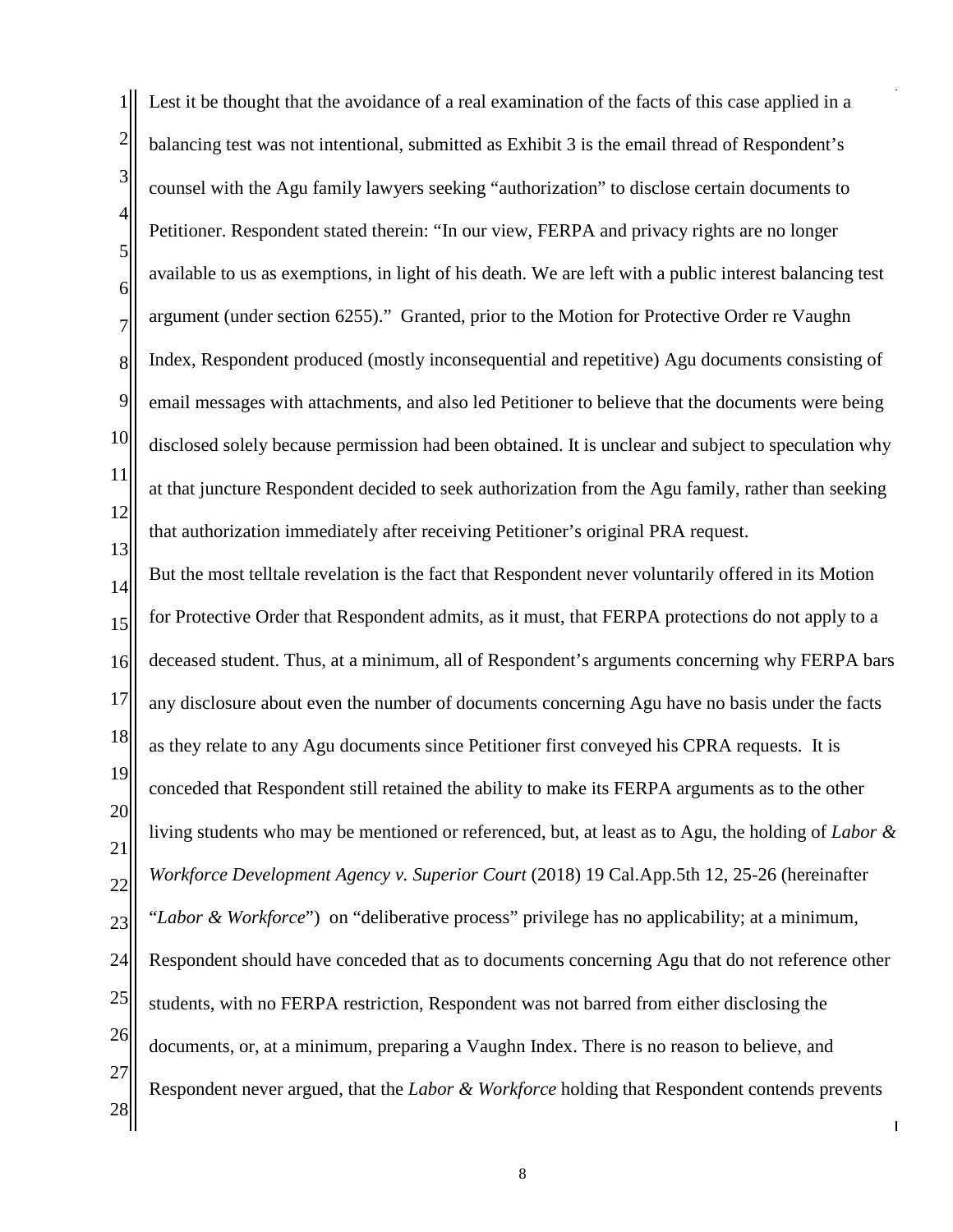1 2 3 4 5 6 7 8 listing documents in a Vaughn Index should also apply to documents being withheld on grounds of Section 6255 or the California Constitution, at least not in any overt way: The argument was that the deliberative process privilege enunciated in *Labor & Workforce* is analogous to FERPA obligations, particularly as to Respondent's arguments made in open Court where it was consistently FERPA and more FERPA, and this intentional misdirection is reflected in the Court's Tentative Ruling which refers only to FERPA as justification for granting Respondent's wish to avoid preparing a Vaughn Index as to responsive documents .

9 10 11 12 13 14 15 The Court's amended Tentative Ruling fortunately was able to see through these attempts at obfuscation at some level as reflected in the invitation to prepare this instant Motion. Respondent has declined to act on the Court's invitation to voluntarily weigh in on some of these issues. Petitioner's more pointed request immediately following the May 17, 2018 hearing for a copy of the Agu Settlement Agreement was complied with on June 1, 2018. (See Gordet Declaration Para. 7 and Section VIII below.)

16 17 18 19 20 21 22 23 24 25 26 27 28 It cannot be over-emphasized that Respondent admitted to the Agu family lawyers that FERPA was "probably not available" and that Respondent would probably be "required to rely on a balancing test" (Exhibit 3). As will be explained in Sections V and VI below, Respondent's position is extremely weak for withholding any of the Agu documents, with or without a waiver, because the facts of this case make plain that the real purposes of Petitioner, as opposed to the superficial purposes that Respondent falsely and unjustifiably attributed to Petitioner in Respondent's Motion for Protective Order re a Vaughn Index and since the parties began to engage through counsel about the Petitioner's CPRA requests, are investigative journalism related to alleged issues of institutional malfeasance and negligent individual conduct involving the death of a student athlete and a possible cover-up related to that death. The public interest balance lands overwhelmingly in Petitioner's favor, as explained in Sections V and VI below.

9

 $\mathsf{l}$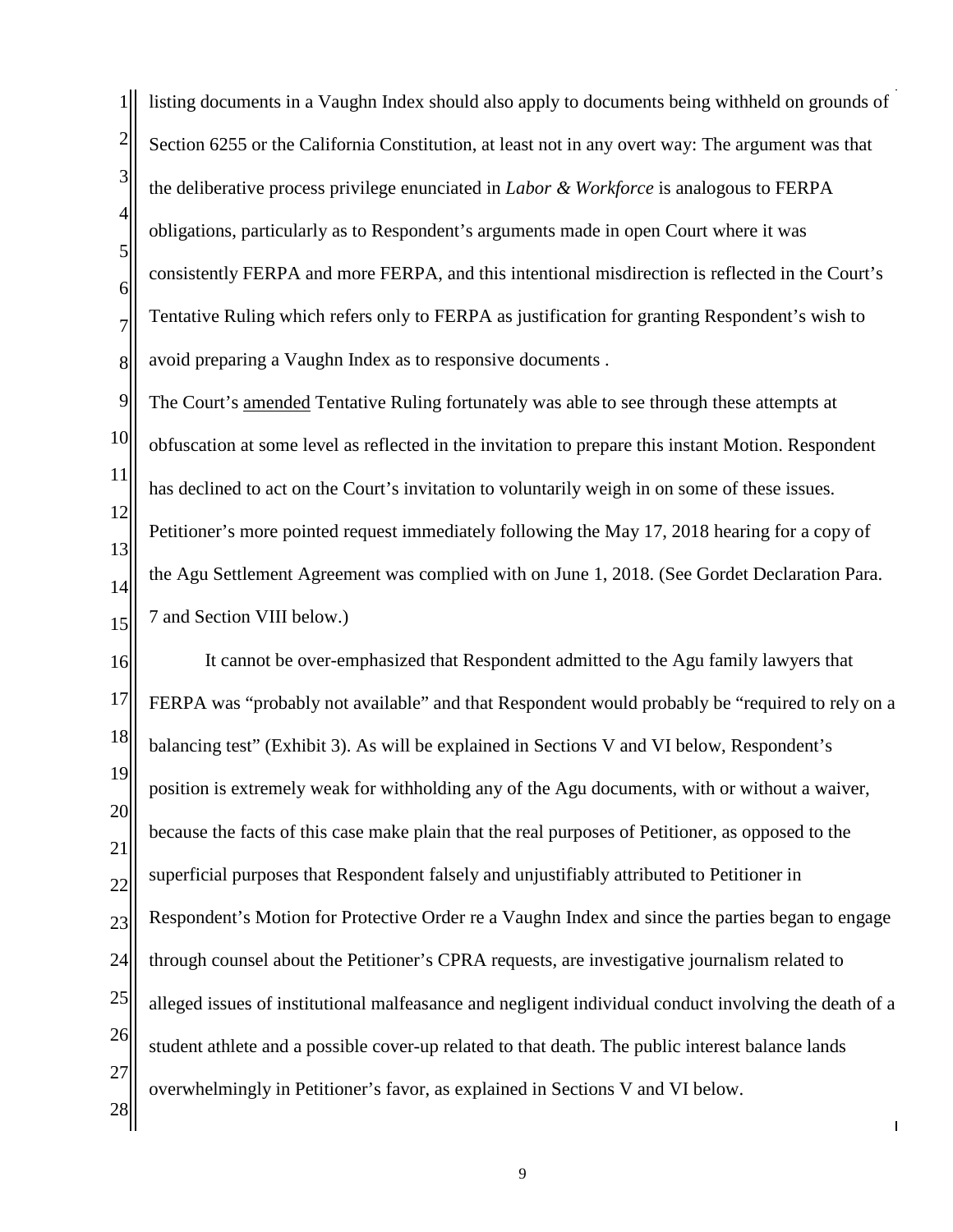|                         | Respondent has also referred to at least one other responsive document that it claims is protected by                                                                                                                                                                                                        |
|-------------------------|--------------------------------------------------------------------------------------------------------------------------------------------------------------------------------------------------------------------------------------------------------------------------------------------------------------|
| $\overline{\mathbf{c}}$ | the attorney client privilege and which Respondent apparently has refused to identify in any way.                                                                                                                                                                                                            |
| 3                       | Again, with all of Respondent's hooting and hollering about FERPA as an effective distraction, that                                                                                                                                                                                                          |
| 4<br>5                  | document at a minimum should have been identified as part of a Vaughn Index if it was related to                                                                                                                                                                                                             |
| 6                       | Agu (with no FERPA restriction), or some type of privilege log in compliance with California                                                                                                                                                                                                                 |
| $\overline{7}$          | discovery statutes and practice, in light of the fact that FERPA no longer applies to any Agu                                                                                                                                                                                                                |
| 8                       | documents.                                                                                                                                                                                                                                                                                                   |
| 9                       | III. A Student's Privacy Rights Do Not Survive Past Death                                                                                                                                                                                                                                                    |
| 10                      | Exhibit 2 to Petitioner's "Response to Motion" dated April 9, 2018 consisted of a Department of                                                                                                                                                                                                              |
| 11                      | Education letter setting forth the position that a FERPA exemption no longer applied when the                                                                                                                                                                                                                |
| 12<br>13                | student is deceased. (Re-submitted with this Motion as Exhibit 2). In its Reply Brief filed on April                                                                                                                                                                                                         |
| 14                      | 17, 2018, the Regents did not offer contradicting authority or otherwise contest this established                                                                                                                                                                                                            |
| 15                      | proposition, so it should be conceded for purposes of this Motion. Indeed, submitted as Exhibit 3 is                                                                                                                                                                                                         |
| 16                      | recent correspondence between Respondent's counsel and the Agu family attorneys. The earliest                                                                                                                                                                                                                |
| 17                      | entry of the email thread, written by counsel for Respondent, states as follows:                                                                                                                                                                                                                             |
| 18<br>19                | I am writing to you to see whether the family would consent to our disclosing responsive records.<br>There are about 30 such documents and I'd be glad to share them with you. In our view, FERPA<br>and privacy rights are no longer available to us as exemptions, in light of his death. We are left with |
| 20                      | a public interest balancing test argument (undersection 6255). We will likely make that argument<br>but we are writing to see whether the family (1) would consent to the release of the records or, in                                                                                                      |
| 21                      | the alternative, (2) wants to intervene in the attached writ action. Our next CMC is<br>February 27 and we are on the verge of filing CMC statements. (emphasis added)                                                                                                                                       |
| 22<br>23                | It is puzzling that Respondent never stated in pleadings before this Court that FERPA no longer                                                                                                                                                                                                              |
| 24                      | applies as to the documents mentioning or concerning Agu in light of the long-established policy                                                                                                                                                                                                             |
| 25                      | position of the Department of Education letter (Exhibit 2) and in light of its candid admission to the                                                                                                                                                                                                       |
| 26                      | Agu family attorneys. With this concession out in the open, the Court may have viewed the                                                                                                                                                                                                                    |
| 27                      | appropriateness of a Vaughn Index in a different light.                                                                                                                                                                                                                                                      |
| 28                      |                                                                                                                                                                                                                                                                                                              |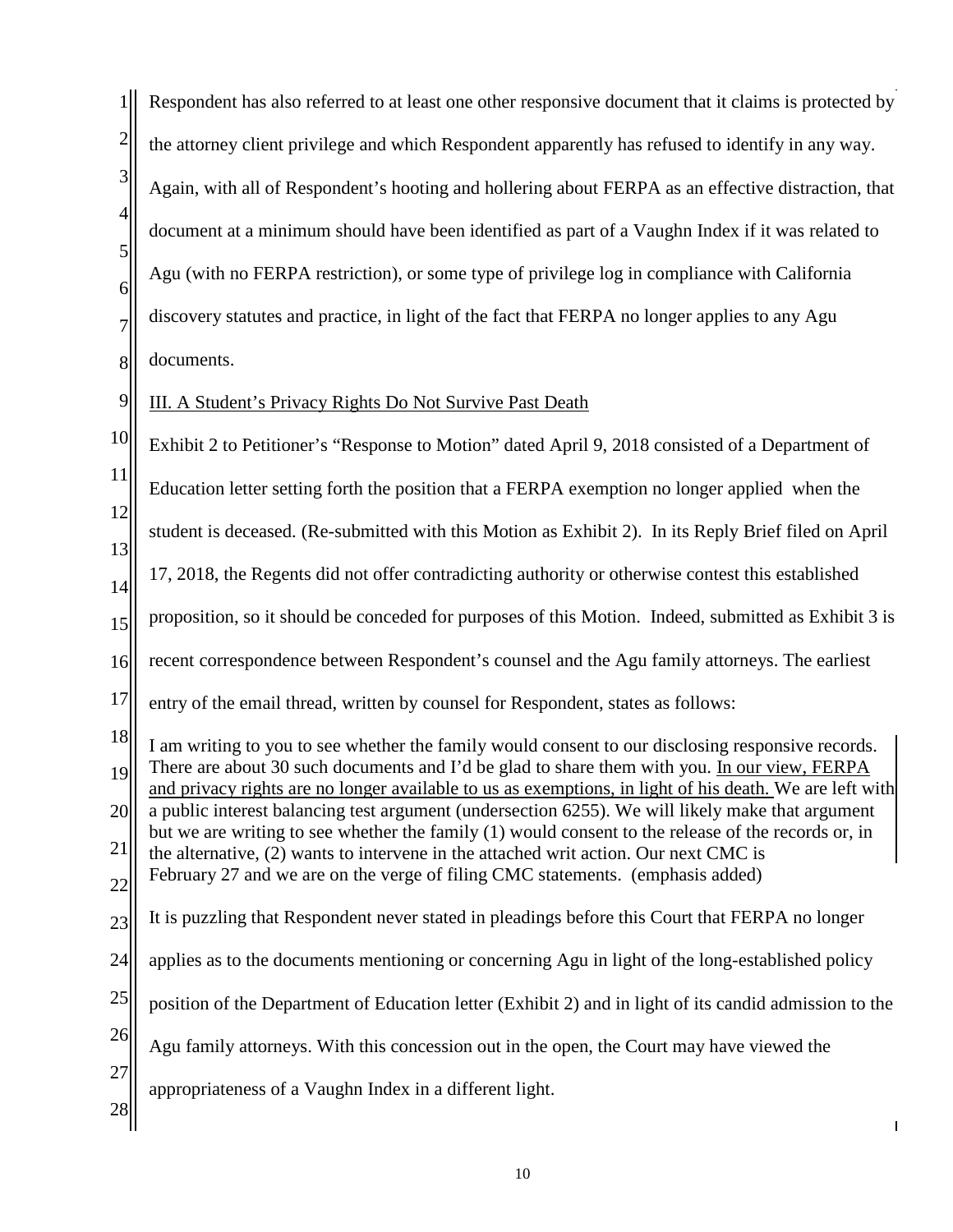- 1 Indeed, as stated subsequently by Respondent's counsel to Petitioner's counsel as submitted to the
- 2 Court by Respondent in Respondent's attachment to the Joint Status Report dated May 11, 2018,
- 3
- after the Court's first iteration of the Tentative Ruling:

4 5 6 7 8 9 As to Mr. Agu, I suspect something like that, if responsive, would be barred by the right to privacy because it concerns Mr. Agu and, consequently, its disclosure may harm his family but, as I have told you (see more below in response to your Topic IV discussion), our communications with the Agu family included a request by them that, while they consented to our disclosing to Mr. Muchnick the Agu records we showed them that, in our view, were exempt under the CPRA because they were barred by the right to privacy, and with that consent we did indeed disclose them to Mr. Muchnick, they said they wanted us to provide them for their review any other documents we had identified that we believed were responsive but exempt under the CPRA so they could decide whether or not to waive and permit release. (emphasis added)

10 11 12 13 14 15 16 17 18 19 20 21 22 23 24 25 26 27 28 The mystery here is why Respondent is bending over backwards to defend FERPA rights or parallel rights of privacy when it knows that FERPA no longer applied to Mr. Agu because he is deceased, and as will be demonstrated in Section V below, the right of privacy in California is personal to the owner and is extinguished upon the person's death. Petitioner requested in its earlier motion for a protective order that the Court find that the unique "deliberative process" privilege that forms the basis of the vaunted *Labor & Workforce* holding applies under the facts of this case. The Court should find that the holding of *Labor & Workforce* does not apply to any relevant privacy rights of this Petition aside from the FERPA restrictions Respondent has already espoused. Such a ruling is further supported for the reasons proffered in Petitioner's Response to Motion for Protective Order re Vaughn Index (filed April 9, 2018) and for the reasons proffered in Sections V and VI below. Petitioner seeks to flush out Respondent's position on these issues now and to have the Court provide guidance on these important issues so that this entire matter can be resolved without further delay. In open Court, Respondent harps on FERPA, but makes a sotto voce, almost always literally in a parenthetical accompanying reference to rights of privacy in its Motion for Protective Order without ever actually engaging in a balancing test based on facts supported by declaration or otherwise. But there appears to be no authority for applying the *Labor & Workforce* holding on privilege to any of the published CPRA cases based on a weighing of privacy rights and at the same time banning a Vaughn Index/document log, although for that matter there was no authority for applying the *Labor & Workforce* holding in a CPRA case involving FERPA obligations. But there is a body of authority under California law involving Vaughn Index and CPRA, and presumably if there were a CPRA case involving a weighing of rights of privacy resulting in the barring of a Vaughn Index, Respondent would have brought that case to the Court's attention.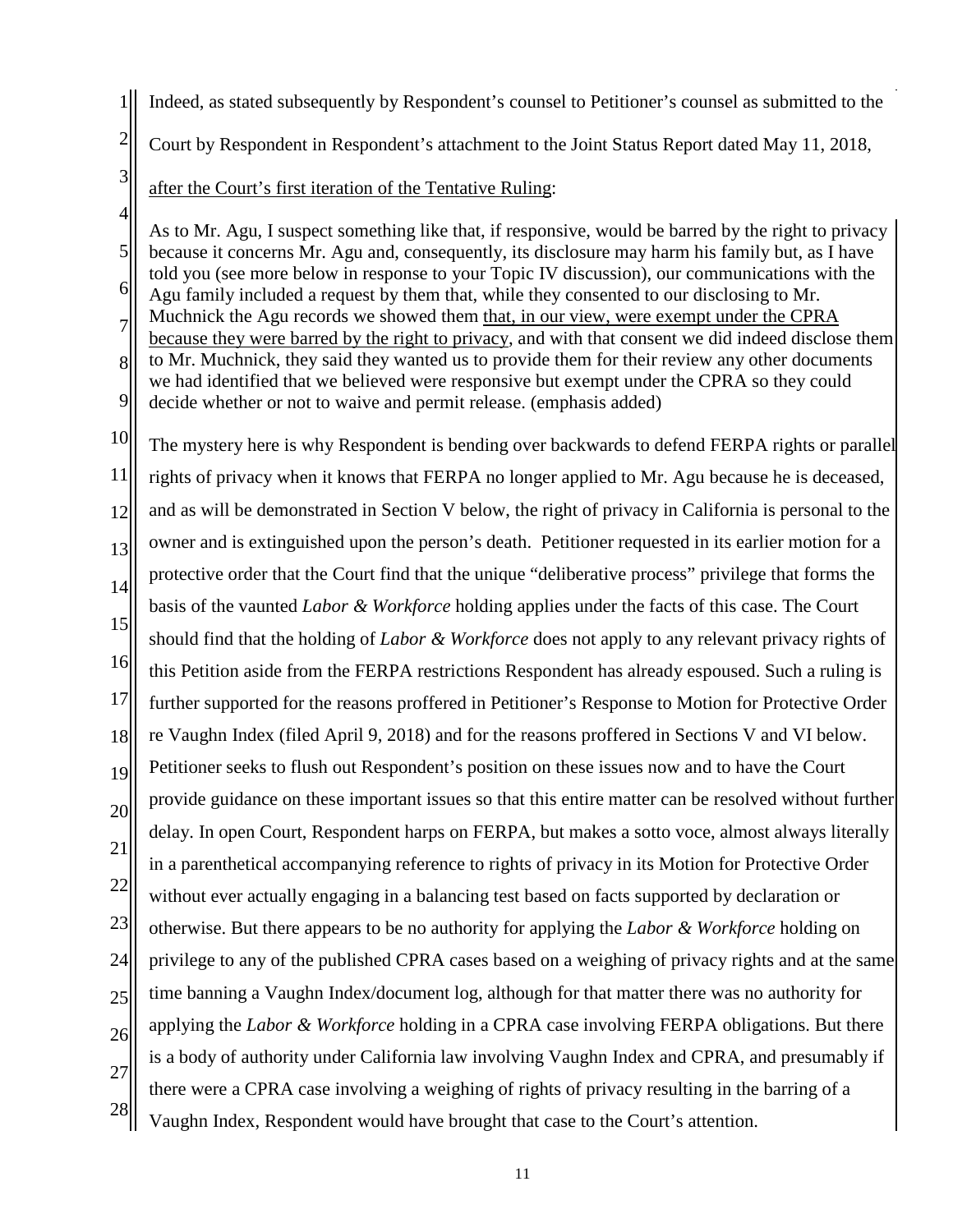1 2 3 4 5 6 7 8 9 10 Nonetheless, in an effort to conflate issues and muddle the discourse, almost a year after the filing of the Petition, Respondent reached out to the Agu family and then promotes to the Court and to Petitioner how it obtained the family's authorization, when it was not even required. Moreover, obtaining the authorization could have been accomplished a year ago, or much earlier, when Respondent received the original PRA request, which Respondent, with its extensive experience with FERPA and CPRA issues and litigation, well knew. And Respondent continues to promise the Agu family that before releasing any future documents that come to light Respondent will seek their authorization despite the fact that FERPA is clearly no longer an obstacle to disclosure and despite the fact that the Agu family has no standing to object on privacy grounds to any disclosures related to the deceased Mr. Agu. Petitioner submits that there is something going on beneath the surface of Respondent's strategies and actions that has not yet bubbled to the surface.

11

## IV. General Principles of the Tort of Invasion of Privacy in California

12 13 14 In California, the tort of invasion of privacy may be proved by four different theories: (1) public disclosure of private facts; (2) intrusion into private places, conversations, or other matters; (3) presentation of the plaintiff to the public in a false light; and (4) misappropriation of image or personality. *[Shulman v. Group W Productions, Inc.](http://www.westlaw.com/Link/Document/FullText?findType=Y&serNum=1998117191&pubNum=661&originatingDoc=I39d1a1e8ffba11d99439b076ef9ec4de&refType=RP&originationContext=document&vr=3.0&rs=cblt1.0&transitionType=DocumentItem&contextData=(sc.Keycite))* (1998) 18 Cal.4th 200, 214.

15 In California the right of privacy is purely a personal one. *Kelly v. Johnson Publishing Co. (1958)* 

16 *160 Cal App.2d 718, 721* "[I]t cannot be asserted by anyone other than the person whose privacy

17 has been invaded, that is, plaintiff must plead and prove that *his* privacy has been invaded."

18 19 20 21 (*[Hendrickson v. California Newspapers, Inc.](http://www.westlaw.com/Link/Document/FullText?findType=Y&serNum=1975104226&pubNum=227&originatingDoc=I39d1a1e8ffba11d99439b076ef9ec4de&refType=RP&originationContext=document&vr=3.0&rs=cblt1.0&transitionType=DocumentItem&contextData=(sc.Keycite))* (1975) 48 Cal.App.3d 59, 62) "'The action cannot be maintained by a relative of the person concerned, unless that relative is himself brought into unjustifiable publicity. The cause of action does not survive the individual, and cannot exist after death – a plaintiff must plead and prove that *his* privacy has been invaded. [citations] Further, the right does not survive but dies with the person. *Flynn v. Higham* (1983) 139 Cal App 3d 677, 683

22

23 24 25 26 27 Petitioner's research revealed one prominent exception to this established principle, but it is to no avail to Respondent or the Agu family (if the Agu family should wish to intervene.) This exception is found in *Catsouras v. Department of California Highway Patrol*, (2010) 181 Cal App 4<sup>th</sup> 856, 870 where the court endorsed the long line of cases holding that the privacy right is extinguished upon death and cannot be asserted by the surviving family members, even as to media references to the death of the decedent, but held a family may assert a tort claim in the case of "…the dissemination of death images of a decedent." The court in *Catsouras* stated: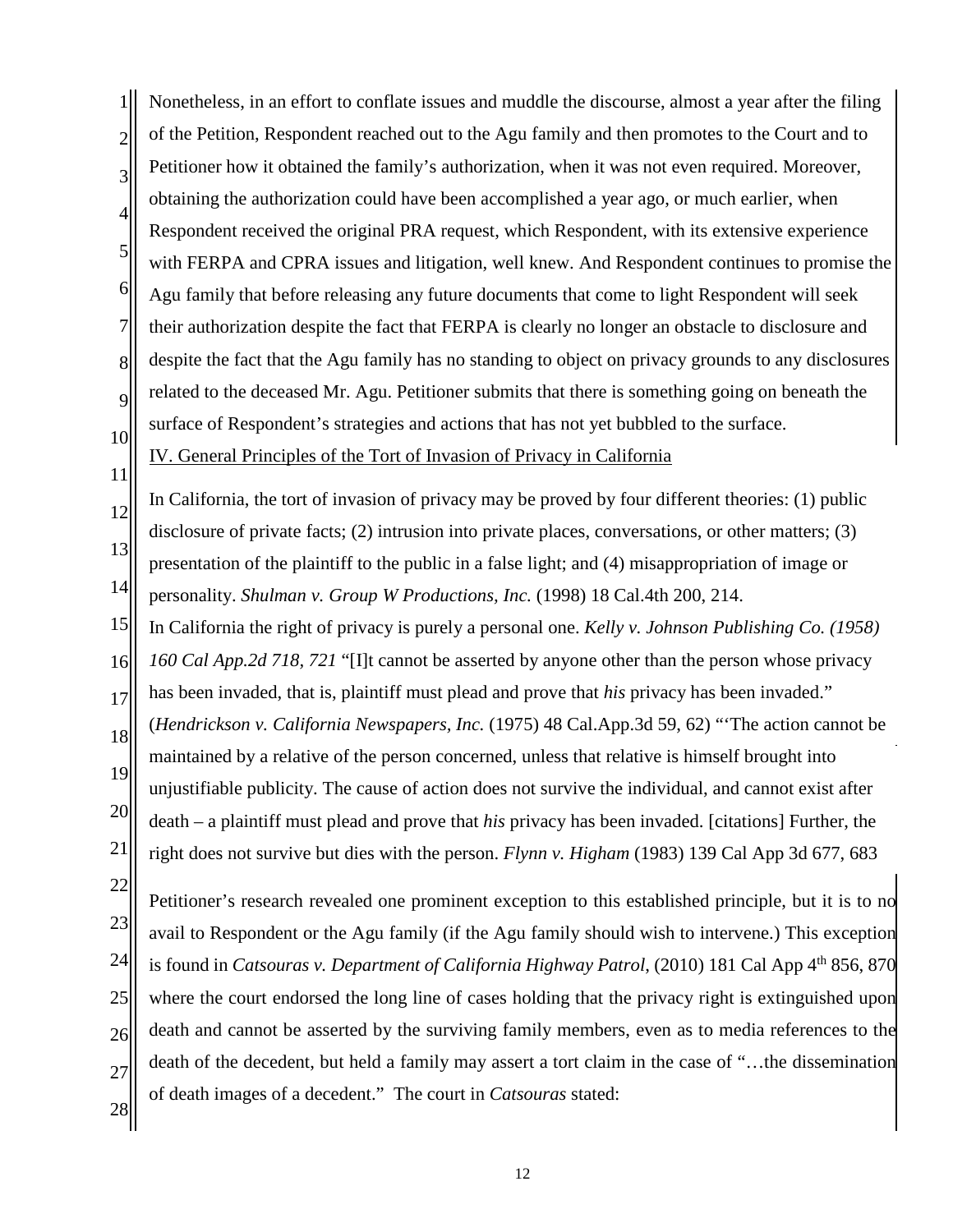| $\overline{c}$<br>3              | California case law has not heretofore addressed the precise issue before us, having to do with<br>gruesome death images that were in the control of law enforcement officers and allegedly<br>disseminated out of sheer morbidity or gossip, as opposed to any official law enforcement purpose<br>or genuine public interest.                                                                                                                                                                                                                                                                                                                                                                                                                                                                                                             |  |
|----------------------------------|---------------------------------------------------------------------------------------------------------------------------------------------------------------------------------------------------------------------------------------------------------------------------------------------------------------------------------------------------------------------------------------------------------------------------------------------------------------------------------------------------------------------------------------------------------------------------------------------------------------------------------------------------------------------------------------------------------------------------------------------------------------------------------------------------------------------------------------------|--|
| 4                                | Id. at 873                                                                                                                                                                                                                                                                                                                                                                                                                                                                                                                                                                                                                                                                                                                                                                                                                                  |  |
| 5                                | Clearly Catsouras had special facts that were expressly part of the court's holding. Petitioner has                                                                                                                                                                                                                                                                                                                                                                                                                                                                                                                                                                                                                                                                                                                                         |  |
| 6                                | no interest in any photographs or other visual images of a deceased person in responsive                                                                                                                                                                                                                                                                                                                                                                                                                                                                                                                                                                                                                                                                                                                                                    |  |
| $\overline{7}$                   | documents, and any such images, if they existed, can be identified as line items in the Vaughn                                                                                                                                                                                                                                                                                                                                                                                                                                                                                                                                                                                                                                                                                                                                              |  |
| 8                                | Index. Otherwise, the privacy interests of the Agu family are irrelevant to the Petition, and in any                                                                                                                                                                                                                                                                                                                                                                                                                                                                                                                                                                                                                                                                                                                                        |  |
| 9                                | case, Respondent has no standing to assert any privacy rights on behalf of the Agu family. See                                                                                                                                                                                                                                                                                                                                                                                                                                                                                                                                                                                                                                                                                                                                              |  |
|                                  | Lewis v. Superior Court (2017), 3 Cal. 5 <sup>th</sup> 561, 560-570 (Constitutional rights are "personal" and                                                                                                                                                                                                                                                                                                                                                                                                                                                                                                                                                                                                                                                                                                                               |  |
| 10                               | may only be asserted on behalf of others who are impeded in asserting their own rights, and notice                                                                                                                                                                                                                                                                                                                                                                                                                                                                                                                                                                                                                                                                                                                                          |  |
| 11                               | to such third parties generally prevents others from asserting the rights of the third parties.)                                                                                                                                                                                                                                                                                                                                                                                                                                                                                                                                                                                                                                                                                                                                            |  |
| 12                               | V. Respondent's Reliance on the Catch-all Provision of Section 6255 Has Boundaries Set By the<br><b>Required Balancing Test</b>                                                                                                                                                                                                                                                                                                                                                                                                                                                                                                                                                                                                                                                                                                             |  |
| 13                               |                                                                                                                                                                                                                                                                                                                                                                                                                                                                                                                                                                                                                                                                                                                                                                                                                                             |  |
| 14                               | As stated by the California Supreme Court in Los Angeles County Board of Supervisors v. Superior                                                                                                                                                                                                                                                                                                                                                                                                                                                                                                                                                                                                                                                                                                                                            |  |
| 15                               | Court, (2016) 2 Cal 5 <sup>th</sup> 282, 291:                                                                                                                                                                                                                                                                                                                                                                                                                                                                                                                                                                                                                                                                                                                                                                                               |  |
| 16<br>17<br>18<br>19<br>20<br>21 | Section 6255(a)—CPRA's catchall provision [citation]—permits an agency to withhold a public<br>record if the agency demonstrates "that on the facts of the particular case the public interest served<br>by not disclosing the record clearly outweighs the public interest served by disclosure of the record."<br>$(\S$ 6255(a).) [citation] This "provision contemplates a case-by-case balancing process, with the<br>burden of proof on the proponent of nondisclosure to demonstrate a clear overbalance on the side of<br>confidentiality." [citation] Whether such an overbalance exists may depend on a wide variety of<br>considerations, including privacy [citation]; public safety [citation] and the "expense and<br>inconvenience involved in segregating nonexempt from exempt information." [citation] (emphasis<br>added) |  |
| 22                               |                                                                                                                                                                                                                                                                                                                                                                                                                                                                                                                                                                                                                                                                                                                                                                                                                                             |  |
|                                  | Indeed, as noted above, Respondent has privately (to the Agu family lawyers $-$ see Exhibit 3)                                                                                                                                                                                                                                                                                                                                                                                                                                                                                                                                                                                                                                                                                                                                              |  |
| 23                               | indicated that it intends to rely on this balancing approach as to any documents that the Agu family                                                                                                                                                                                                                                                                                                                                                                                                                                                                                                                                                                                                                                                                                                                                        |  |
| 24                               | would be unwilling to authorize. This is odd when one considers that as part of these same                                                                                                                                                                                                                                                                                                                                                                                                                                                                                                                                                                                                                                                                                                                                                  |  |
| 25                               | communications Respondent indicated that FERPA does not apply to a deceased student. In so doing                                                                                                                                                                                                                                                                                                                                                                                                                                                                                                                                                                                                                                                                                                                                            |  |
| 26                               | Respondent appears to be working against Petitioner's legitimate interests to bring into the sunshine                                                                                                                                                                                                                                                                                                                                                                                                                                                                                                                                                                                                                                                                                                                                       |  |
| 27                               | all of the facts surrounding the death of a student athlete and how the university handled this tragic                                                                                                                                                                                                                                                                                                                                                                                                                                                                                                                                                                                                                                                                                                                                      |  |
| 28                               | event.                                                                                                                                                                                                                                                                                                                                                                                                                                                                                                                                                                                                                                                                                                                                                                                                                                      |  |
|                                  |                                                                                                                                                                                                                                                                                                                                                                                                                                                                                                                                                                                                                                                                                                                                                                                                                                             |  |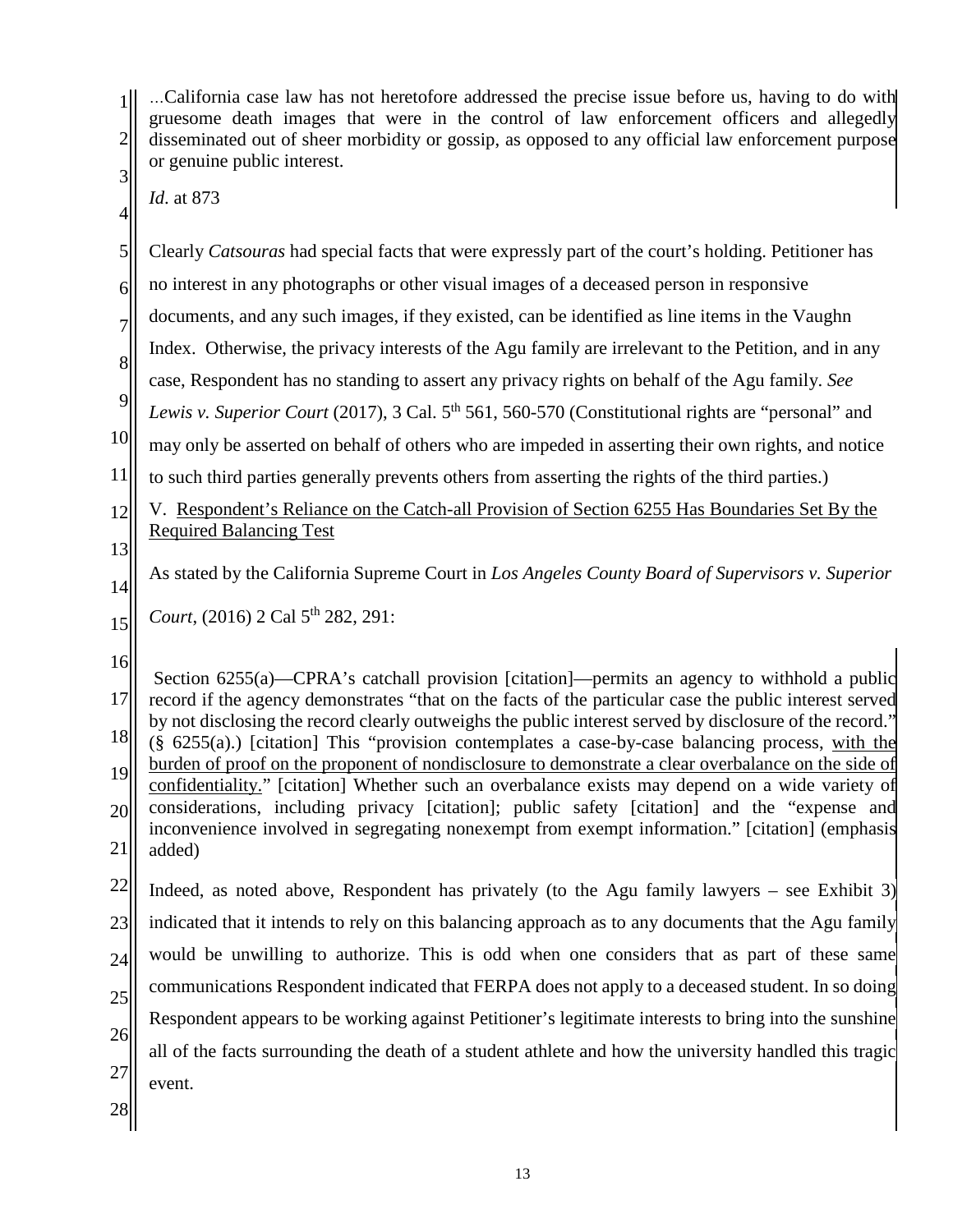1 2 3 4 5 6 7 8 To date, Respondent has demonstrated no competing interest superior to Petition's interest in revealing more to the public about what really happened surrounding the tragic events of the Cal football team and how university administrators and training staff reacted to the tragic events. There has been no showing by Respondent that the expense and inconvenience of segregating disclosable from non-disclosable information outweighs Petitioner's legitimate news gathering and investigative journalism. *State Bd. of Equalization v. Superior Court,* (1992) Cal App. 4th 1177, 1190. The burden of making a sufficient showing is on Respondent. *Id*.

9

## 10 VI. The Constitutional Right to Privacy Also Requires a Thorough Balancing Test Demonstrating Serious Privacy Rights to Be Protected Greater than the Investigative Purposes

11 12 13 14 Based on Respondent's counsel statements to the Agu family lawyers (Exhibit 3) as well allusions to privacy rights beyond FERPA but with scant analysis of what privacy rights are at stake and of whom, it appears that Respondent's references to privacy as a ground for withholding would be based on Government Code Sections 6254 and 6255, which is discussed in the preceding section.

15 16 17 18 19 20 21 22 23 However, it is possible that Respondent will rely on a California Constitutional right of privacy in an attempt to shield information from Petitioner. In speculating as to possible future arguments and strategies of Respondent, Petitioner reminds the Court that the process here is backward: it is the Respondent that bears the burden under CPRA of justifying exemption claims; it is not for the Petitioner to be required to engage in guessing games. Once again, Petitioner, for whom the presumptions of a right to obtain documents is beyond question, is placed in the undesirable position of having to argue against only a vague and under-developed legal theory of privacy without knowledge of the nature of the documents. But Petitioner accepts the challenge because Petitioner seeks to resolve this controversy as promptly as possible and to obtain the documents to which he is entitled under CPRA.

- 24 25 Thus, as stated by the court in *Rains v. Belshe*, (1995) 32 Cal App.  $4<sup>th</sup>$  157, 171, quoting *Hill v. [National Collegiate Athletic Assn](https://advance.lexis.com/api/document?collection=cases&id=urn:contentItem:3RX4-2T70-003D-J3Y4-00000-00&context=)*. (1994) [7 Cal. 4th 1:](https://advance.lexis.com/api/document?collection=cases&id=urn:contentItem:3RX4-2T70-003D-J3Y4-00000-00&context=)
- 26

27 28 "The *Hill* analysis requires us to assess [section 1418.8](https://advance.lexis.com/api/document?collection=statutes-legislation&id=urn:contentItem:5J6R-GS91-66B9-853P-00000-00&context=) in terms of whether it will have an unconstitutional result because the following circumstances are present: "(1) a legally protected privacy interest; (2) a reasonable expectation of privacy in the circumstances; and (3) conduct . . . constituting a serious invasion of privacy." (citing *[Hill](https://advance.lexis.com/api/document?collection=cases&id=urn:contentItem:3RX4-2T70-003D-J3Y4-00000-00&context=)* at [39-40.](https://advance.lexis.com/api/document?collection=cases&id=urn:contentItem:3RX4-2T70-003D-J3Y4-00000-00&context=))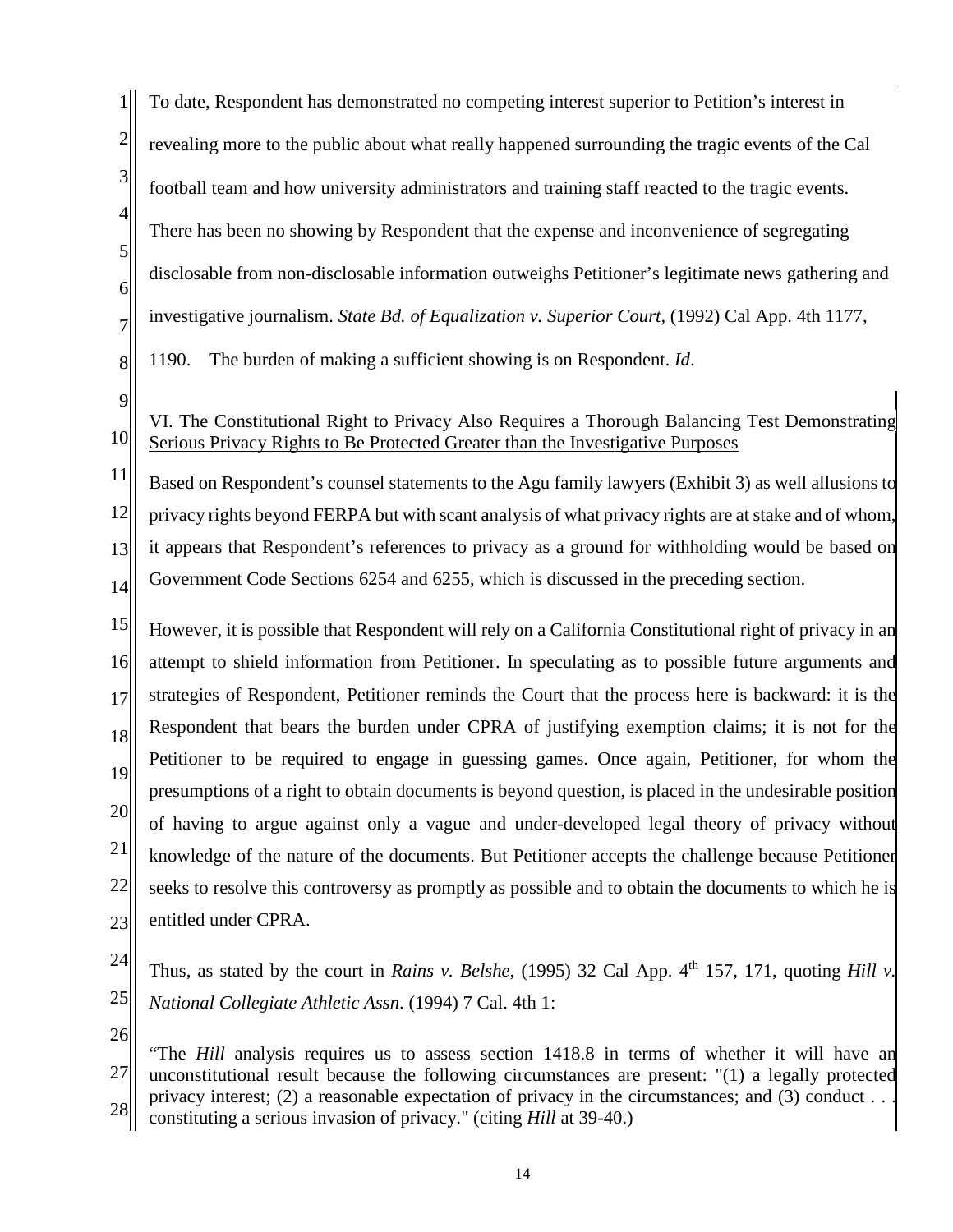1 The court in *Rains* explained that a balancing test is required for this analysis:

2 3 4 "The diverse and somewhat amorphous character of the privacy right necessarily requires that privacy interests be specifically identified and carefully compared with competing or countervailing privacy and nonprivacy interests in a 'balancing test.' The comparison and balancing of diverse interests is central to the privacy jurisprudence of both common and constitutional law." (again citing *[Hill](https://advance.lexis.com/api/document?collection=cases&id=urn:contentItem:3RX4-2T70-003D-J3Y4-00000-00&context=)* [at 37.](https://advance.lexis.com/api/document?collection=cases&id=urn:contentItem:3RX4-2T70-003D-J3Y4-00000-00&context=))

The court in *Rains* went on to hold:

6 7 8 9 "Invasion of a privacy interest is not a violation of the state constitutional right to privacy if the invasion is justified by a competing interest. Legitimate interests derive from the legally authorized and socially beneficial activities of government and private entities. Their relative importance is determined by their proximity to the central functions of a particular public or private enterprise. Conduct alleged to be an invasion of privacy is to be evaluated based on the extent to which it furthers legitimate and important competing interests." (again citing *[Hill,](https://advance.lexis.com/api/document?collection=cases&id=urn:contentItem:3RX4-2T70-003D-J3Y4-00000-00&context=)* at [38.](https://advance.lexis.com/api/document?collection=cases&id=urn:contentItem:3RX4-2T70-003D-J3Y4-00000-00&context=))

10

5

11 12 13 14 15 16 17 18 19 20 21 22 23 24 25 26 27 28 As stated in *International Federation of Professional and Technical Engineers v. Superior Court,*   $(2007)$  42 Cal 4<sup>th</sup> 319, 330, the privacy case cited by Respondent as part of its Motion for Protective Order re Vaughn Index: "A particular class of information is private when well-established social norms recognize the need to maximize individual control over its dissemination and use to prevent unjustified embarrassment or indignity." Respondent has made absolutely no showing that the disclosure of any of the records that Petitioner seeks will violate any such norms, which explains why in open Court Respondent harps on FERPA which, according to Respondent, requires no such showing. In order to prevail on some form of privacy argument other than FERPA Respondent would be required to provide substantial information about the substance of the records in order to demonstrate that a true violation of an individual's privacy will occur as part of the required balancing test. It is obvious that there is no such violation as to any of the persons involved. Rather, if high level administrators have engaged in malfeasance, notwithstanding the embarrassment they would endure, clearly that would be outweighed by the public good of bringing to light such malfeasance. As to the "altercating" students Hinnant and Hale, their actions in a public place would be entitled to limited rights of privacy. *[Daniel S. v. Board of Education of York Community](http://www.westlaw.com/Link/Document/FullText?findType=Y&serNum=2001686862&pubNum=0004637&originatingDoc=If0d0f3804a6c11da9dd0fb3b7d119fd6&refType=RP&originationContext=document&vr=3.0&rs=cblt1.0&transitionType=DocumentItem&contextData=(sc.Search))  High School*[, 152 F. Supp. 2d 949, 954](http://www.westlaw.com/Link/Document/FullText?findType=Y&serNum=2001686862&pubNum=0004637&originatingDoc=If0d0f3804a6c11da9dd0fb3b7d119fd6&refType=RP&originationContext=document&vr=3.0&rs=cblt1.0&transitionType=DocumentItem&contextData=(sc.Search)) (N.D. Ill. 2001) (holding that not even FERPA protects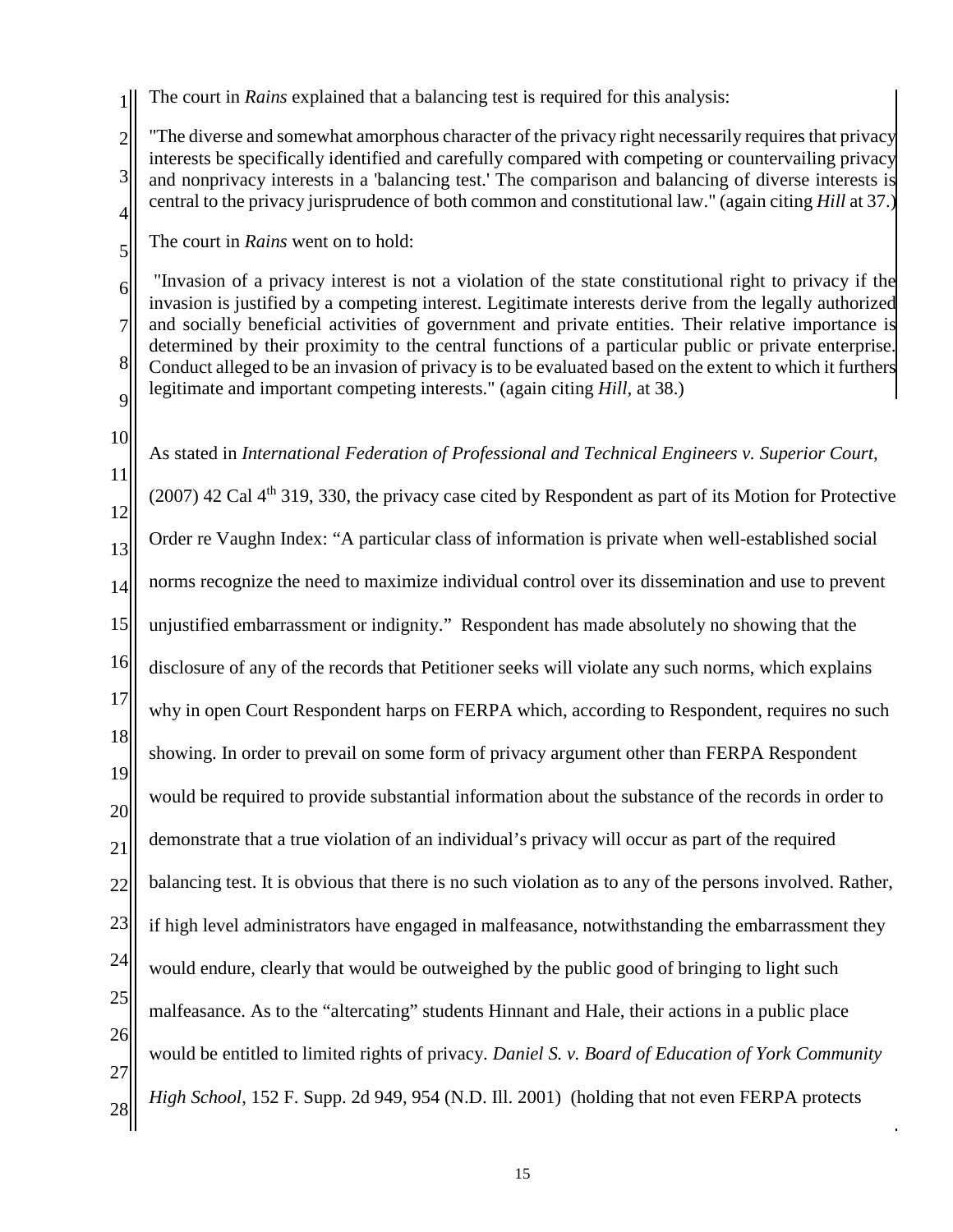1 2 3 information which appears in school records but would also be "known by members of the school community through conversation and personal contact.") A serious privacy right is not necessarily implicated by having one's name appear in an interview transcript.

5 6 7 8 9 10 11 12 13 14 15 16 17 There is no doubt that Petitioner's investigative work and goals deserve the utmost deference. Respondent has come forth with no documents or other circumstantial evidence that the disclosure of documents related to an altercation between student athletes arguably instigated by a Cal coach, or a football training session in which a student athlete died ostensibly due to negligence by the university, implicates any significant privacy right of any individual. At this point there is reason to believe that the individuals whose rights may be impinged upon are modest compared to the investigation into who was responsible for the death of a student athlete and how a world-leading public university may have sought to minimize its responsibility for such a death or how the university would be portrayed to the public. No doubt administrators at the vortex of recent scandals involving student athletes at universities like Baylor University, Penn State University and Michigan State University wanted to prevent the disclosure of documents exposing how those administrators handled those incidents.

18 19 20 21 22 23 24 25 26 27 It also defies logic that FERPA was intended to abet a cover-up merely because a student's name appears in a report or a student provided testimony concerning what was observed during a reprehensible act where the subject matter is totally unrelated to a student's grades or educational records. *See DeFeo v. McAboy*[, 260 F. Supp. 2d 790 \(E.D. Mo. 2003\)](http://www.westlaw.com/Link/Document/FullText?findType=Y&serNum=2003316730&pubNum=0004637&originatingDoc=If0d0f3804a6c11da9dd0fb3b7d119fd6&refType=RP&originationContext=document&vr=3.0&rs=cblt1.0&transitionType=DocumentItem&contextData=(sc.Search)) (campus police department law enforcement records, generated as the result of an incident in which one student struck another with his automobile, were expressly held not to be "education records" within the meaning of FERPA.) Indeed, Respondent never cited a case with a holding that supports this blanket power of FERPA to bar the mention of a student's name, besides *Labor & Workforce*, which of course has nothing to do with FERPA.

28

4

VII. The 141 Page Campus Police Report Must Be Disclosed Without Delay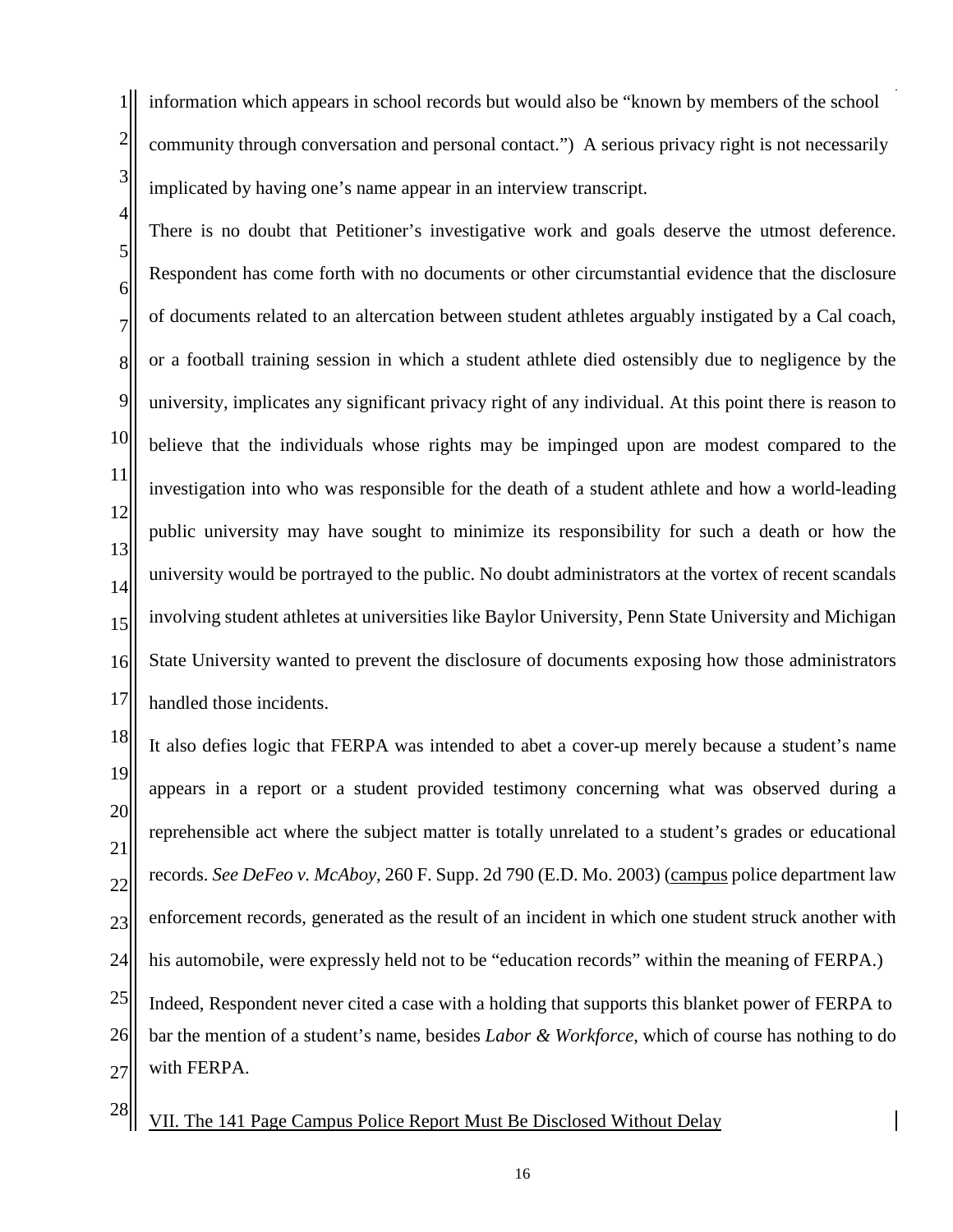$1$ || 2 3 According to 20 U.S.C. § 1232g(a)(4)(B)(ii): "The term 'education records' does not include records maintained by a law enforcement unit of the educational agency or institution that were created by that law enforcement unit for the purpose of law enforcement."

4 5 6 7 8 9 10 11 12 13 14 15 16 On page 4 of Respondent's Reply Brief on the Motion for a Protective Order (filed April 17, 2018), Respondent states: "The Regents is not withholding law enforcement unit records from Petitioner on the grounds that they are protected by FERPA." It was ambiguous whether Respondent has no such documents, or Respondent is withholding the campus police report on a ground other than FERPA. In preparing the Joint Report filed with the Court on May 11, 2018, Respondent indicated that a proposed category concerning campus police reports would be acceptable to Respondent, but Respondent also stated that it was unaware if this campus police report or related responsive documents existed. (Respondent's attachment to Joint Report filed on May 11, 2018) Petitioner then pointed out in the attachment to the Joint Report as to a proposed Category (7) that Petitioner already had acquired and published a document on his blog, i.e. the transcript of a deposition in the Agu family civil lawsuit against Respondent herein given by an Alameda County Sheriff's Office lieutenant, that contradicts the tentative premise that there exist no responsive documents falling within such a category (Gordet Declaration Para. 6). Petitioner has since provided further information to Respondent, namely a table of contents of the 141-page campus police report, corroborating the existence of such a campus police report. (Gordet Declaration Para. 7)

17 18 19 According to 20 U.S.C. § 1232g(a)(4)(B)(ii) of FERPA, campus police reports are not entitled to exemption status. The entire 141-page report of the campus police report should be produced to Petitioner immediately without redaction, unless Respondent can justify specific redactions. This is further supported by *DeFeo v. McAboy,* 260 F. Supp. 2d 790, 795 (E.D. Mo. 2003).

20 VIII. Agu Settlement Agreement Should Have Been Disclosed Earlier with Related Documents

21 22 23 24 25 26 27 28 There is a formal settlement agreement that resulted in the termination of the Agu lawsuit and the payment of \$4.75 million to the Agu family. On June 1, 2018, Respondent delivered to Petitioner's counsel a copy of the Agu Settlement Agreement following a very specific request as part of the formalizing of new "categories" as per the Court's Tentative Order (Declaration of Roy S. Gordet) The question is raised: as to the main CPRA request that is the subject of this Petition, how could the Agu Settlement Agreement not have been responsive to a request seeking documents related to Ted Agu or to the incident in which he died? It is unclear whether Respondent contends that FERPA or privacy interests barred the disclosure of this settlement document prior to obtaining the authorization from the Agu family.